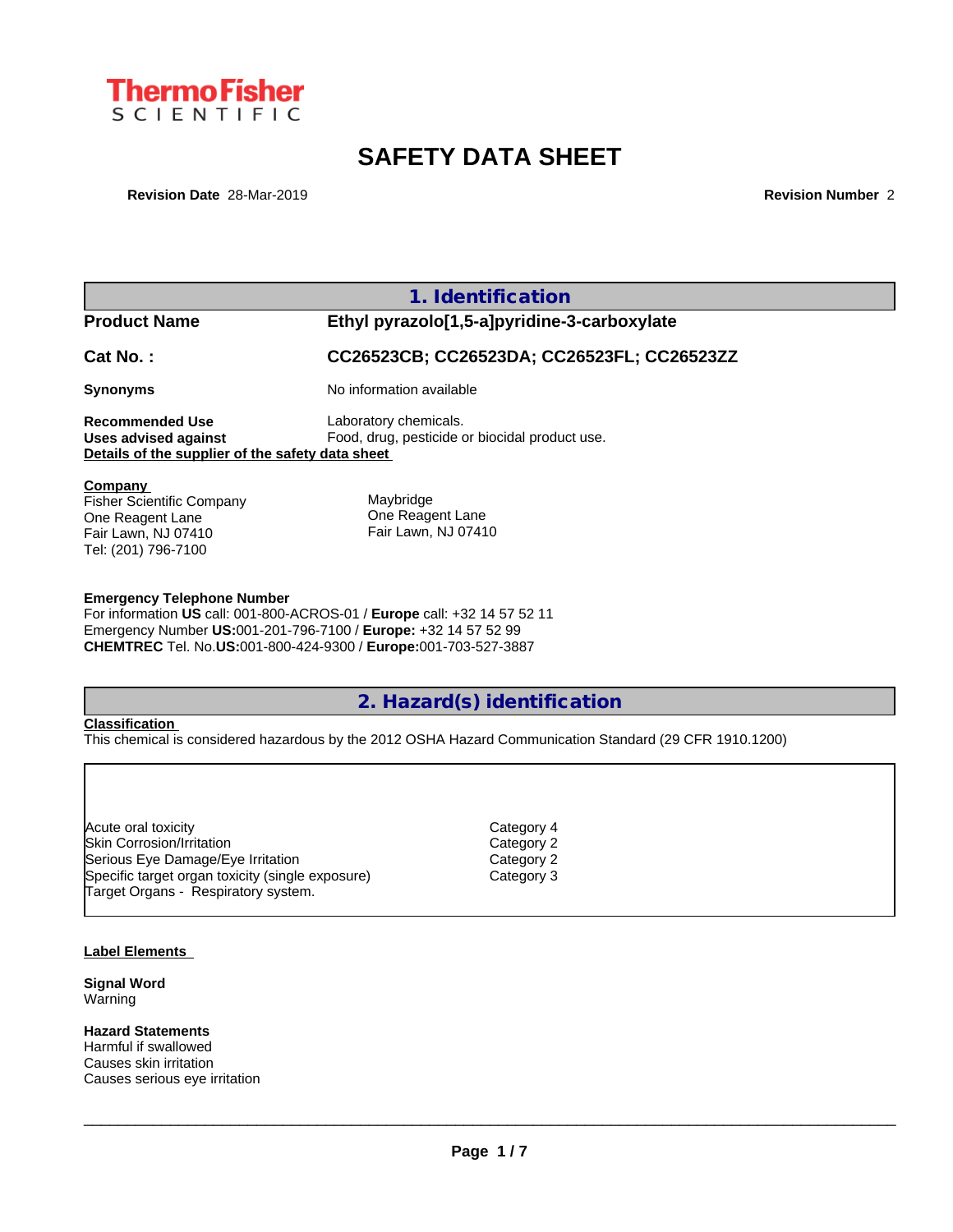May cause respiratory irritation



# **Precautionary Statements**

**Prevention**

Wash face, hands and any exposed skin thoroughly after handling

Do not eat, drink or smoke when using this product

Wear protective gloves/protective clothing/eye protection/face protection

Avoid breathing dust/fume/gas/mist/vapors/spray

Use only outdoors or in a well-ventilated area

### **Inhalation**

IF INHALED: Remove victim to fresh air and keep at rest in a position comfortable for breathing

Call a POISON CENTER or doctor/physician if you feel unwell

### **Skin**

IF ON SKIN: Wash with plenty of soap and water

If skin irritation occurs: Get medical advice/attention

Take off contaminated clothing and wash before reuse

# **Eyes**

IF IN EYES: Rinse cautiously with water for several minutes. Remove contact lenses, if present and easy to do. Continue rinsing If eye irritation persists: Get medical advice/attention

# **Ingestion**

IF SWALLOWED: Call a POISON CENTER or doctor/physician if you feel unwell

# Rinse mouth

# **Storage**

Store in a well-ventilated place. Keep container tightly closed

#### Store locked up

### **Disposal**

Dispose of contents/container to an approved waste disposal plant

**Hazards not otherwise classified (HNOC)**

None identified

# **3. Composition/Information on Ingredients**

| ---------                                    | $\sim$<br><u>¬л.</u><br>-N | <b>د م</b><br><b>Weir</b><br>- - -- - |
|----------------------------------------------|----------------------------|---------------------------------------|
| ∟thv′<br>5-albyridine.<br>carboxylate<br>∩vr | $1000 -$<br>υz<br>. .      | ູ                                     |

|                       | 4. First-aid measures                                                                                                |
|-----------------------|----------------------------------------------------------------------------------------------------------------------|
| <b>General Advice</b> | If symptoms persist, call a physician.                                                                               |
| <b>Eve Contact</b>    | Rinse immediately with plenty of water, also under the eyelids, for at least 15 minutes. Get<br>medical attention.   |
| <b>Skin Contact</b>   | Wash off immediately with plenty of water for at least 15 minutes. If skin irritation persists,<br>call a physician. |
| <b>Inhalation</b>     | Remove to fresh air. If not breathing, give artificial respiration. Get medical attention if<br>symptoms occur.      |
| Ingestion             | Clean mouth with water and drink afterwards plenty of water.                                                         |
|                       |                                                                                                                      |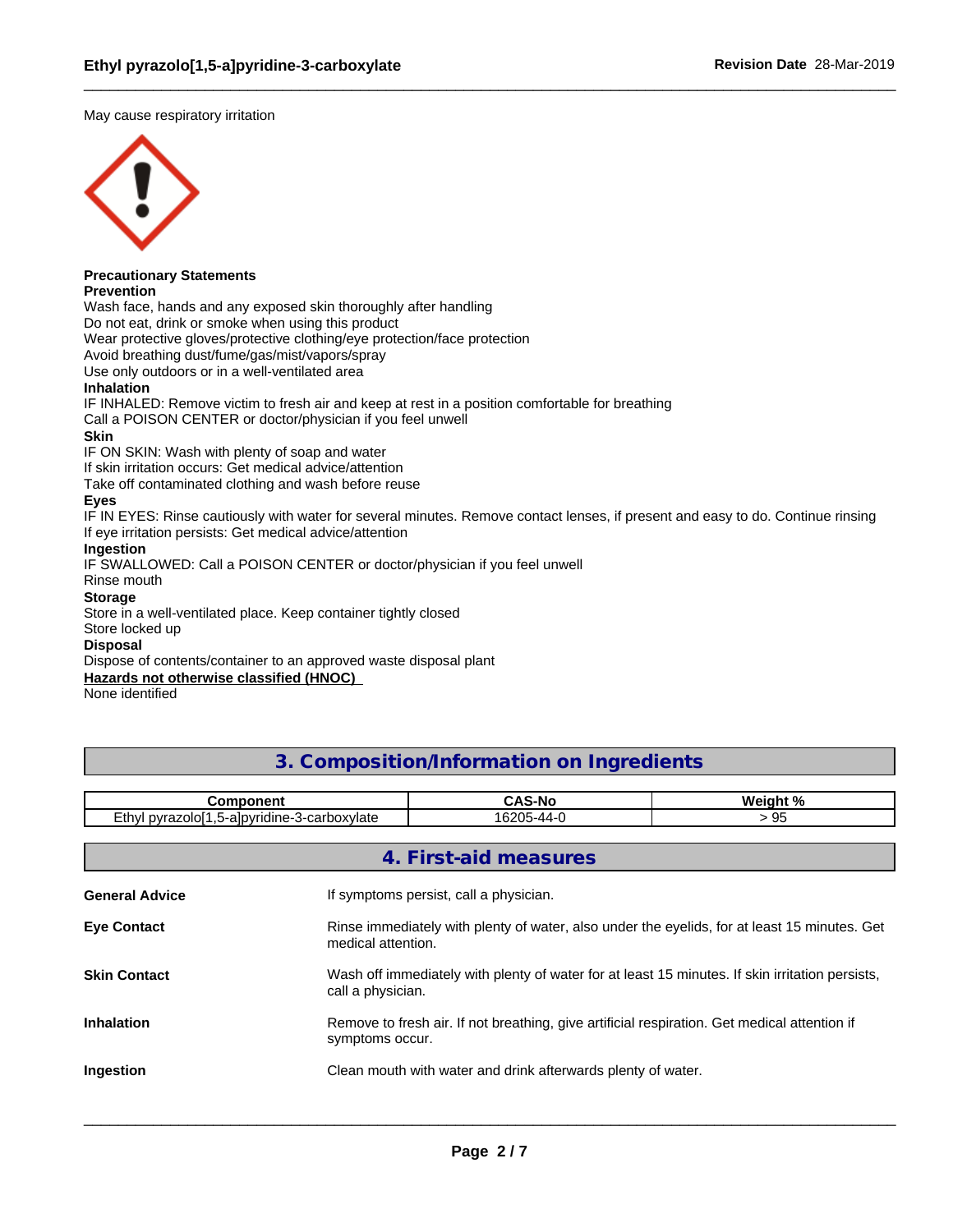| Most important symptoms and                                                                                                                                                                                                                                                                                             | None reasonably foreseeable.                                                 |                         |                                                                                       |
|-------------------------------------------------------------------------------------------------------------------------------------------------------------------------------------------------------------------------------------------------------------------------------------------------------------------------|------------------------------------------------------------------------------|-------------------------|---------------------------------------------------------------------------------------|
| effects<br><b>Notes to Physician</b>                                                                                                                                                                                                                                                                                    | Treat symptomatically                                                        |                         |                                                                                       |
|                                                                                                                                                                                                                                                                                                                         |                                                                              |                         |                                                                                       |
|                                                                                                                                                                                                                                                                                                                         | 5. Fire-fighting measures                                                    |                         |                                                                                       |
| <b>Suitable Extinguishing Media</b>                                                                                                                                                                                                                                                                                     | Water spray. Carbon dioxide (CO <sub>2</sub> ). Dry chemical. Chemical foam. |                         |                                                                                       |
| <b>Unsuitable Extinguishing Media</b>                                                                                                                                                                                                                                                                                   | No information available                                                     |                         |                                                                                       |
| <b>Flash Point</b>                                                                                                                                                                                                                                                                                                      | No information available                                                     |                         |                                                                                       |
| Method -                                                                                                                                                                                                                                                                                                                | No information available                                                     |                         |                                                                                       |
| <b>Autoignition Temperature</b><br><b>Explosion Limits</b>                                                                                                                                                                                                                                                              | No information available                                                     |                         |                                                                                       |
| <b>Upper</b>                                                                                                                                                                                                                                                                                                            | No data available                                                            |                         |                                                                                       |
| Lower                                                                                                                                                                                                                                                                                                                   | No data available                                                            |                         |                                                                                       |
| Sensitivity to Mechanical Impact No information available<br><b>Sensitivity to Static Discharge</b>                                                                                                                                                                                                                     | No information available                                                     |                         |                                                                                       |
| Specific Hazards Arising from the Chemical<br>Keep product and empty container away from heat and sources of ignition.                                                                                                                                                                                                  |                                                                              |                         |                                                                                       |
| <b>Hazardous Combustion Products</b><br>Nitrogen oxides (NOx). Carbon monoxide (CO). Carbon dioxide (CO2).<br><b>Protective Equipment and Precautions for Firefighters</b><br>As in any fire, wear self-contained breathing apparatus pressure-demand, MSHA/NIOSH (approved or equivalent) and full<br>protective gear. |                                                                              |                         |                                                                                       |
| <b>NFPA</b>                                                                                                                                                                                                                                                                                                             |                                                                              |                         |                                                                                       |
| Health<br>2                                                                                                                                                                                                                                                                                                             | <b>Flammability</b><br>1                                                     | <b>Instability</b><br>0 | <b>Physical hazards</b><br>N/A                                                        |
|                                                                                                                                                                                                                                                                                                                         | 6. Accidental release measures                                               |                         |                                                                                       |
| <b>Personal Precautions</b>                                                                                                                                                                                                                                                                                             | Ensure adequate ventilation. Use personal protective equipment as required.  |                         |                                                                                       |
| <b>Environmental Precautions</b>                                                                                                                                                                                                                                                                                        | Information.                                                                 |                         | Should not be released into the environment. See Section 12 for additional Ecological |
| Methods for Containment and Clean Keep in suitable, closed containers for disposal. Soak up with inert absorbent material.<br>Up                                                                                                                                                                                        |                                                                              |                         |                                                                                       |
|                                                                                                                                                                                                                                                                                                                         | 7. Handling and storage                                                      |                         |                                                                                       |

| 7. Hariumiy dhu Storaye                                                                                                                                                         |  |  |  |  |
|---------------------------------------------------------------------------------------------------------------------------------------------------------------------------------|--|--|--|--|
| Wear personal protective equipment/face protection. Ensure adequate ventilation. Do not<br>get in eyes, on skin, or on clothing. Avoid ingestion and inhalation.                |  |  |  |  |
| Keep in a dry, cool and well-ventilated place. Refer product specification and/or product<br>label for specific storage temperature requirement. Keep container tightly closed. |  |  |  |  |
| 8. Exposure controls / personal protection                                                                                                                                      |  |  |  |  |
| This product does not contain any hazardous materials with occupational exposure<br>limitsestablished by the region specific regulatory bodies.                                 |  |  |  |  |
| Ensure adequate ventilation, especially in confined areas. Ensure that eyewash stations<br>and safety showers are close to the workstation location.                            |  |  |  |  |
|                                                                                                                                                                                 |  |  |  |  |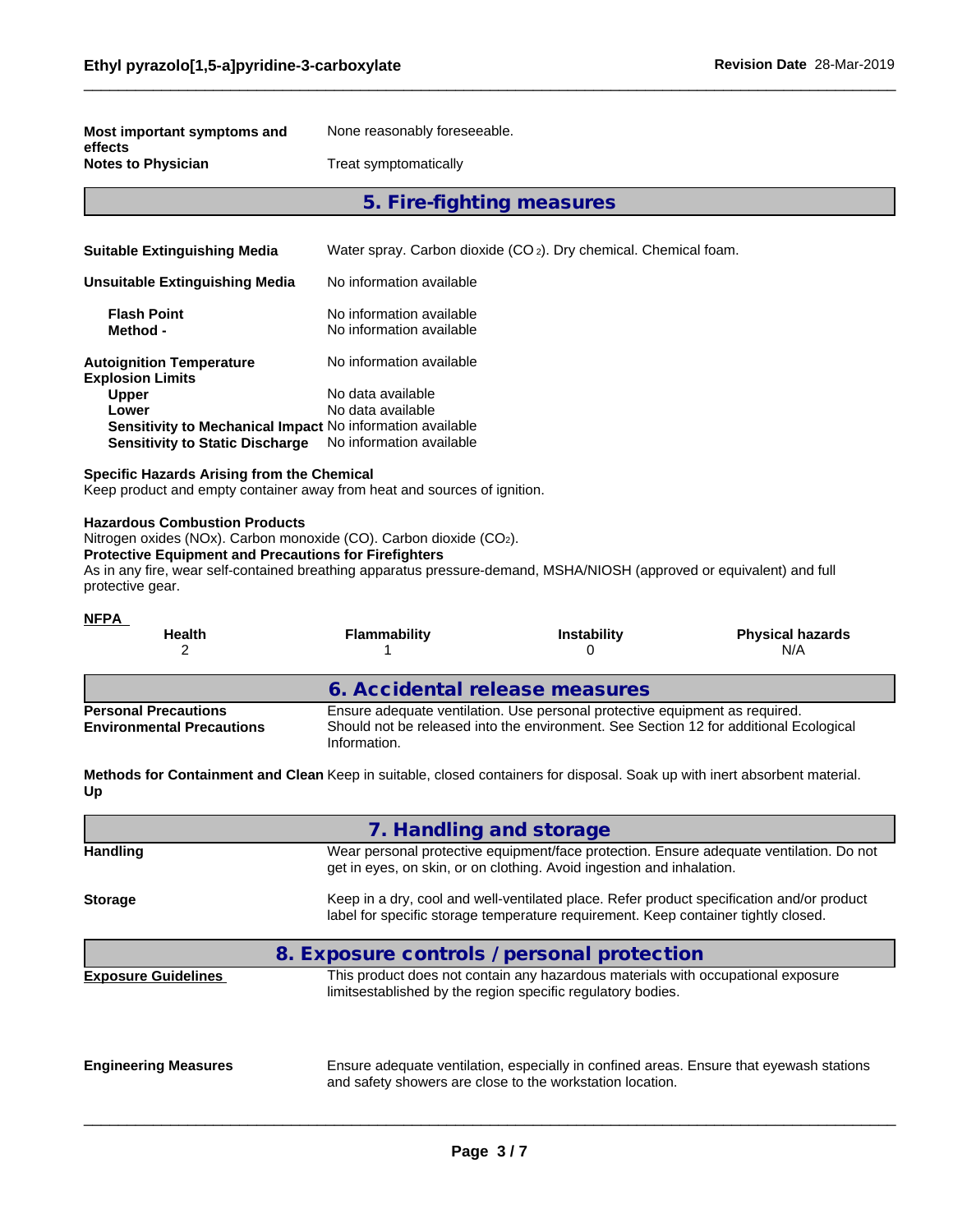# **Personal Protective Equipment**

| <b>Eve/face Protection</b>    | Wear appropriate protective eyeglasses or chemical safety goggles as described by<br>OSHA's eye and face protection regulations in 29 CFR 1910.133 or European Standard<br>EN166.                                                                       |
|-------------------------------|---------------------------------------------------------------------------------------------------------------------------------------------------------------------------------------------------------------------------------------------------------|
| Skin and body protection      | Wear appropriate protective gloves and clothing to prevent skin exposure.                                                                                                                                                                               |
| <b>Respiratory Protection</b> | Follow the OSHA respirator regulations found in 29 CFR 1910.134 or European Standard<br>EN 149. Use a NIOSH/MSHA or European Standard EN 149 approved respirator if<br>exposure limits are exceeded or if irritation or other symptoms are experienced. |

| <b>Hygiene Measures</b> |
|-------------------------|

**Hygiene Measures Handle** in accordance with good industrial hygiene and safety practice.

|                                         | 9. Physical and chemical properties                           |
|-----------------------------------------|---------------------------------------------------------------|
| <b>Physical State</b>                   | Viscous liquid Liquid                                         |
| Appearance                              | Yellow                                                        |
| Odor                                    | No information available                                      |
| <b>Odor Threshold</b>                   | No information available                                      |
| рH                                      | No information available                                      |
| <b>Melting Point/Range</b>              | No data available                                             |
| <b>Boiling Point/Range</b>              | No information available                                      |
| <b>Flash Point</b>                      | No information available                                      |
| <b>Evaporation Rate</b>                 | No information available                                      |
| <b>Flammability (solid,gas)</b>         | Not applicable                                                |
| <b>Flammability or explosive limits</b> |                                                               |
| <b>Upper</b>                            | No data available                                             |
| Lower                                   | No data available                                             |
| <b>Vapor Pressure</b>                   | No information available                                      |
| <b>Vapor Density</b>                    | No information available                                      |
| <b>Specific Gravity</b>                 | No information available                                      |
| <b>Solubility</b>                       | No information available                                      |
| Partition coefficient; n-octanol/water  | No data available                                             |
| <b>Autoignition Temperature</b>         | No information available                                      |
| <b>Decomposition Temperature</b>        | No information available                                      |
| <b>Viscosity</b>                        | No information available                                      |
| <b>Molecular Formula</b>                | C <sub>10</sub> H <sub>10</sub> N <sub>2</sub> O <sub>2</sub> |
| <b>Molecular Weight</b>                 | 190.2                                                         |
|                                         |                                                               |
|                                         | 10. Stability and reactivity                                  |

| <b>Reactive Hazard</b>          | None known, based on information available                                                         |
|---------------------------------|----------------------------------------------------------------------------------------------------|
| <b>Stability</b>                | Stable under normal conditions.                                                                    |
| <b>Conditions to Avoid</b>      | Incompatible products.                                                                             |
| <b>Incompatible Materials</b>   | Strong oxidizing agents                                                                            |
|                                 | Hazardous Decomposition Products Nitrogen oxides (NOx), Carbon monoxide (CO), Carbon dioxide (CO2) |
| <b>Hazardous Polymerization</b> | Hazardous polymerization does not occur.                                                           |
| <b>Hazardous Reactions</b>      | None under normal processing.                                                                      |
|                                 | 11. Toxicological information                                                                      |

**Acute Toxicity**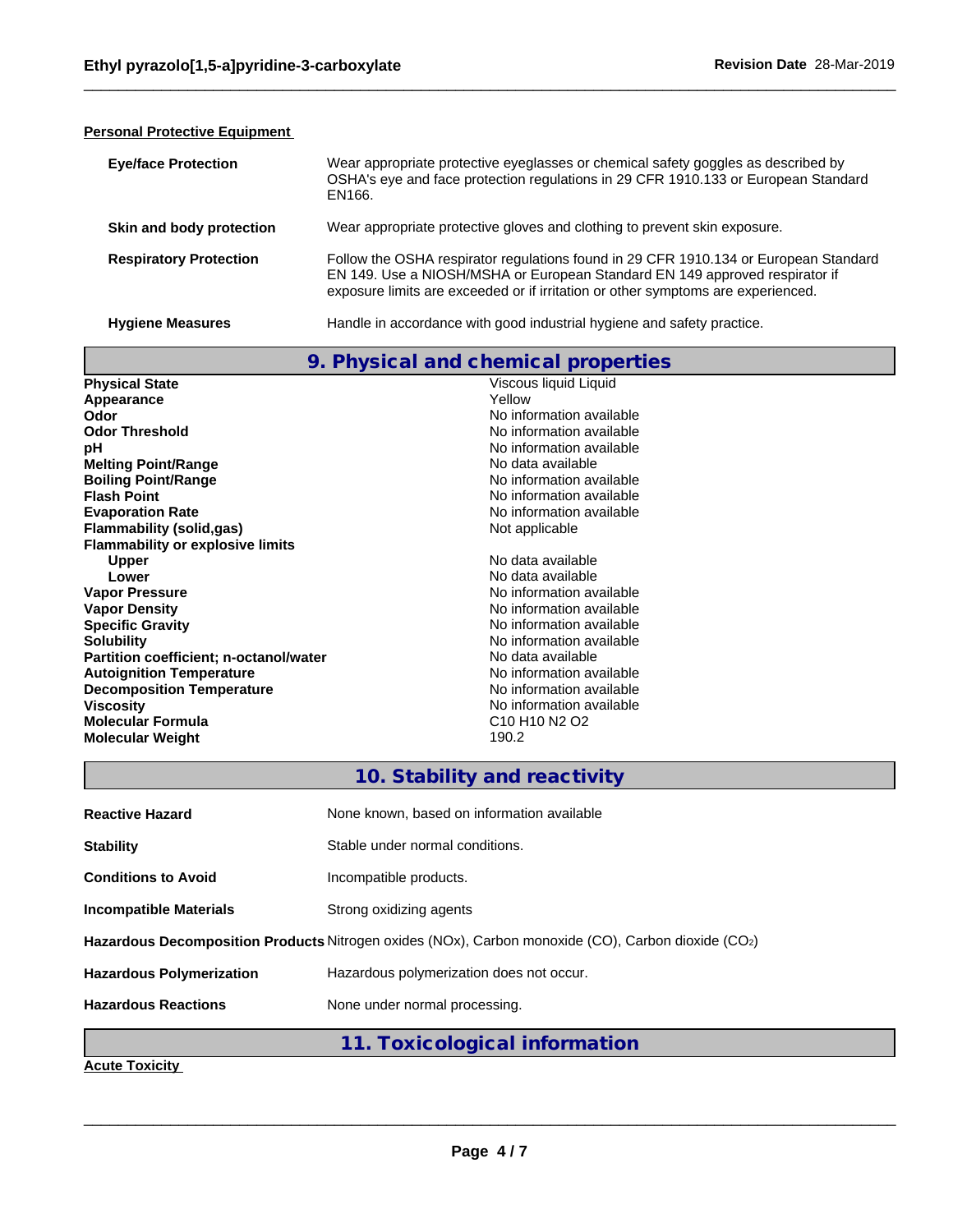| <b>Product Information</b>         |                                                                                            |
|------------------------------------|--------------------------------------------------------------------------------------------|
| <b>Component Information</b>       |                                                                                            |
| <b>Toxicologically Synergistic</b> | No information available                                                                   |
| <b>Products</b>                    |                                                                                            |
|                                    | Delayed and immediate effects as well as chronic effects from short and long-term exposure |
|                                    |                                                                                            |

**Irritation** No information available

**Sensitization** No information available

Carcinogenicity The table below indicates whether each agency has listed any ingredient as a carcinogen.

| <b>Component</b>                                                       | <b>CAS-No</b> | <b>IARC</b>                                                                                                                                                                                                                                                           | <b>NTP</b>                  | <b>ACGIH</b> | <b>OSHA</b> | <b>Mexico</b> |  |
|------------------------------------------------------------------------|---------------|-----------------------------------------------------------------------------------------------------------------------------------------------------------------------------------------------------------------------------------------------------------------------|-----------------------------|--------------|-------------|---------------|--|
| Ethyl<br>pyrazolo[1,5-a]pyridine                                       | 16205-44-0    | Not listed                                                                                                                                                                                                                                                            | Not listed                  | Not listed   | Not listed  | Not listed    |  |
| -3-carboxylate                                                         |               |                                                                                                                                                                                                                                                                       |                             |              |             |               |  |
| <b>Mutagenic Effects</b>                                               |               | No information available                                                                                                                                                                                                                                              |                             |              |             |               |  |
| <b>Reproductive Effects</b>                                            |               | No information available.                                                                                                                                                                                                                                             |                             |              |             |               |  |
| <b>Developmental Effects</b>                                           |               | No information available.                                                                                                                                                                                                                                             |                             |              |             |               |  |
| <b>Teratogenicity</b>                                                  |               | No information available.                                                                                                                                                                                                                                             |                             |              |             |               |  |
| <b>STOT - single exposure</b><br><b>STOT - repeated exposure</b>       |               | Respiratory system<br>None known                                                                                                                                                                                                                                      |                             |              |             |               |  |
| <b>Aspiration hazard</b>                                               |               | No information available                                                                                                                                                                                                                                              |                             |              |             |               |  |
| Symptoms / effects, both acute and No information available<br>delayed |               |                                                                                                                                                                                                                                                                       |                             |              |             |               |  |
| <b>Endocrine Disruptor Information</b>                                 |               | No information available                                                                                                                                                                                                                                              |                             |              |             |               |  |
| <b>Other Adverse Effects</b>                                           |               | The toxicological properties have not been fully investigated.                                                                                                                                                                                                        |                             |              |             |               |  |
|                                                                        |               |                                                                                                                                                                                                                                                                       | 12. Ecological information  |              |             |               |  |
| <b>Ecotoxicity</b><br>Do not empty into drains.                        |               |                                                                                                                                                                                                                                                                       |                             |              |             |               |  |
| <b>Persistence and Degradability</b>                                   |               | Insoluble in water                                                                                                                                                                                                                                                    |                             |              |             |               |  |
| <b>Bioaccumulation/ Accumulation</b>                                   |               | No information available.                                                                                                                                                                                                                                             |                             |              |             |               |  |
| <b>Mobility</b>                                                        |               | Is not likely mobile in the environment due its low water solubility.                                                                                                                                                                                                 |                             |              |             |               |  |
|                                                                        |               |                                                                                                                                                                                                                                                                       | 13. Disposal considerations |              |             |               |  |
| <b>Waste Disposal Methods</b>                                          |               | Chemical waste generators must determine whether a discarded chemical is classified as a<br>hazardous waste. Chemical waste generators must also consult local, regional, and<br>national hazardous waste regulations to ensure complete and accurate classification. |                             |              |             |               |  |
|                                                                        |               |                                                                                                                                                                                                                                                                       | 14. Transport information   |              |             |               |  |
| DOT                                                                    |               | Not regulated                                                                                                                                                                                                                                                         |                             |              |             |               |  |
| <b>TDG</b>                                                             |               | Not regulated                                                                                                                                                                                                                                                         |                             |              |             |               |  |
| IATA<br><b>IMDG/IMO</b>                                                |               | Not regulated<br>Not regulated                                                                                                                                                                                                                                        |                             |              |             |               |  |
|                                                                        |               |                                                                                                                                                                                                                                                                       |                             |              |             |               |  |
|                                                                        |               |                                                                                                                                                                                                                                                                       | 15. Regulatory information  |              |             |               |  |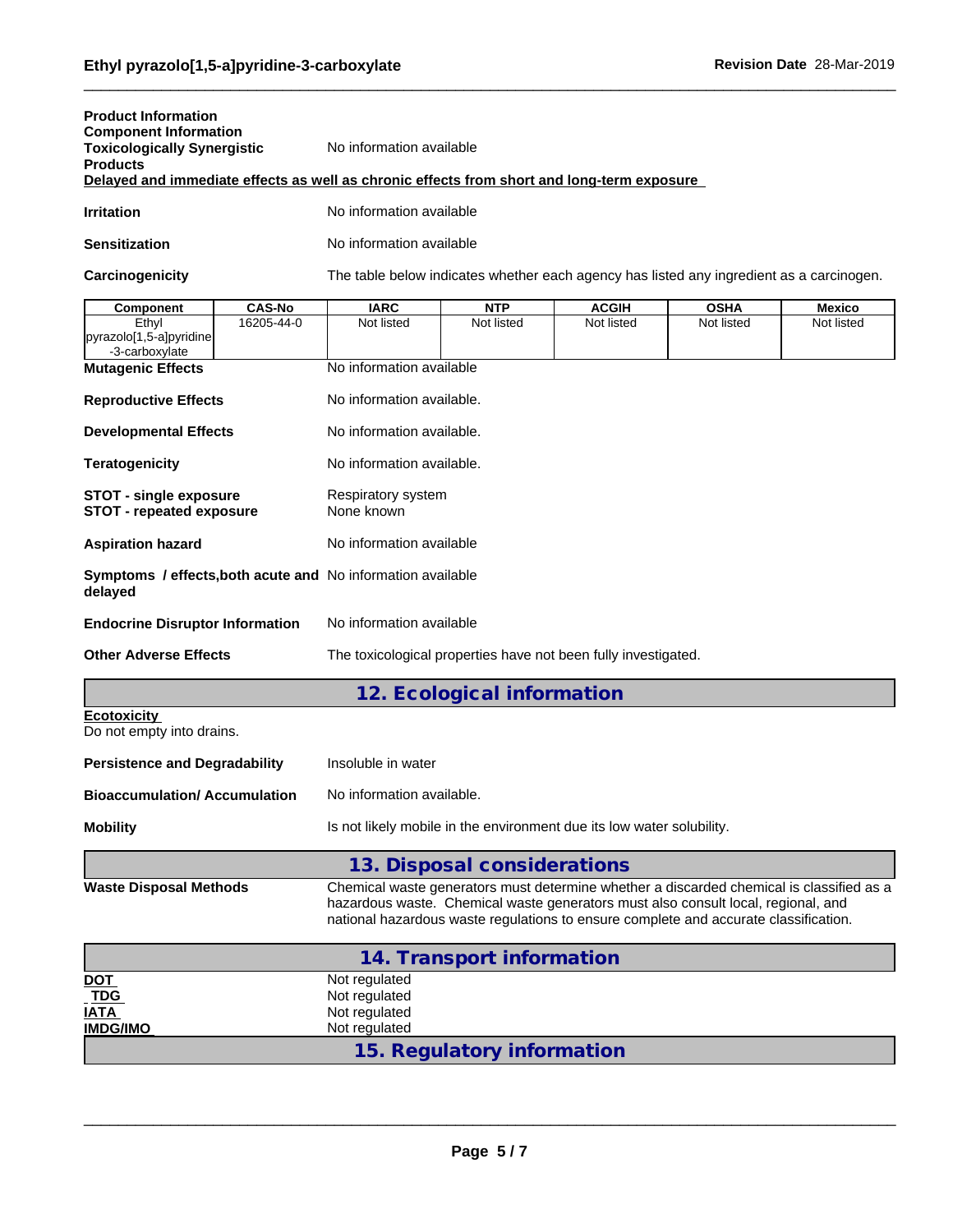# **United States of America Inventory**

| Component                           | CAS-No     | <b>TSCA</b> | <b>TSCA Inventory notification -</b><br><b>Active/Inactive</b> | TSCA - EPA Regulatory<br><b>Flags</b> |
|-------------------------------------|------------|-------------|----------------------------------------------------------------|---------------------------------------|
| Ethvl                               | 16205-44-0 |             |                                                                |                                       |
| pyrazolo[1,5-a] pyridine-3-carboxyl |            |             |                                                                |                                       |
| ate                                 |            |             |                                                                |                                       |

#### **Legend:**

**TSCA** - Toxic Substances Control Act, (40 CFR Part 710)

X - Listed '-' - Not Listed

**TSCA 12(b)** - Notices of Export Not applicable

#### **International Inventories**

Canada (DSL/NDSL), Europe (EINECS/ELINCS/NLP), Philippines (PICCS), Japan (ENCS), Australia (AICS), China (IECSC), Korea (ECL).

| Component                           | <b>CAS-No</b> | <b>DSL</b> | <b>NDSL</b> | <b>EINECS</b> | <b>PICCS</b> | <b>ENCS</b> | <b>AICS</b> | <b>IECSC</b> | <b>KECL</b> |
|-------------------------------------|---------------|------------|-------------|---------------|--------------|-------------|-------------|--------------|-------------|
| Ethvl                               | 16205-44-0    |            |             |               |              |             |             |              |             |
| pyrazolo[1,5-a] pyridine-3-carboxyl |               |            |             |               |              |             |             |              |             |
| ate                                 |               |            |             |               |              |             |             |              |             |

# **U.S. Federal Regulations**

| <b>SARA 313</b>                                                                                                                     | Not applicable                                              |
|-------------------------------------------------------------------------------------------------------------------------------------|-------------------------------------------------------------|
| <b>SARA 311/312 Hazard Categories</b>                                                                                               | See section 2 for more information                          |
| <b>CWA (Clean Water Act)</b>                                                                                                        | Not applicable                                              |
| Clean Air Act                                                                                                                       | Not applicable                                              |
| <b>OSHA</b> - Occupational Safety and<br><b>Health Administration</b>                                                               | Not applicable                                              |
| <b>CERCLA</b>                                                                                                                       | Not applicable                                              |
| <b>California Proposition 65</b>                                                                                                    | This product does not contain any Proposition 65 chemicals. |
| U.S. State Right-to-Know<br><b>Regulations</b>                                                                                      | Not applicable                                              |
| <b>U.S. Department of Transportation</b><br>Reportable Quantity (RQ):<br><b>DOT Marine Pollutant</b><br>DOT Severe Marine Pollutant | N<br>N<br>N                                                 |
| <b>U.S. Department of Homeland</b><br><b>Security</b>                                                                               | This product does not contain any DHS chemicals.            |
| <b>Other International Regulations</b>                                                                                              |                                                             |
| <b>Mexico - Grade</b>                                                                                                               | No information available                                    |

**16. Other information**

**Prepared By** Regulatory Affairs Thermo Fisher Scientific